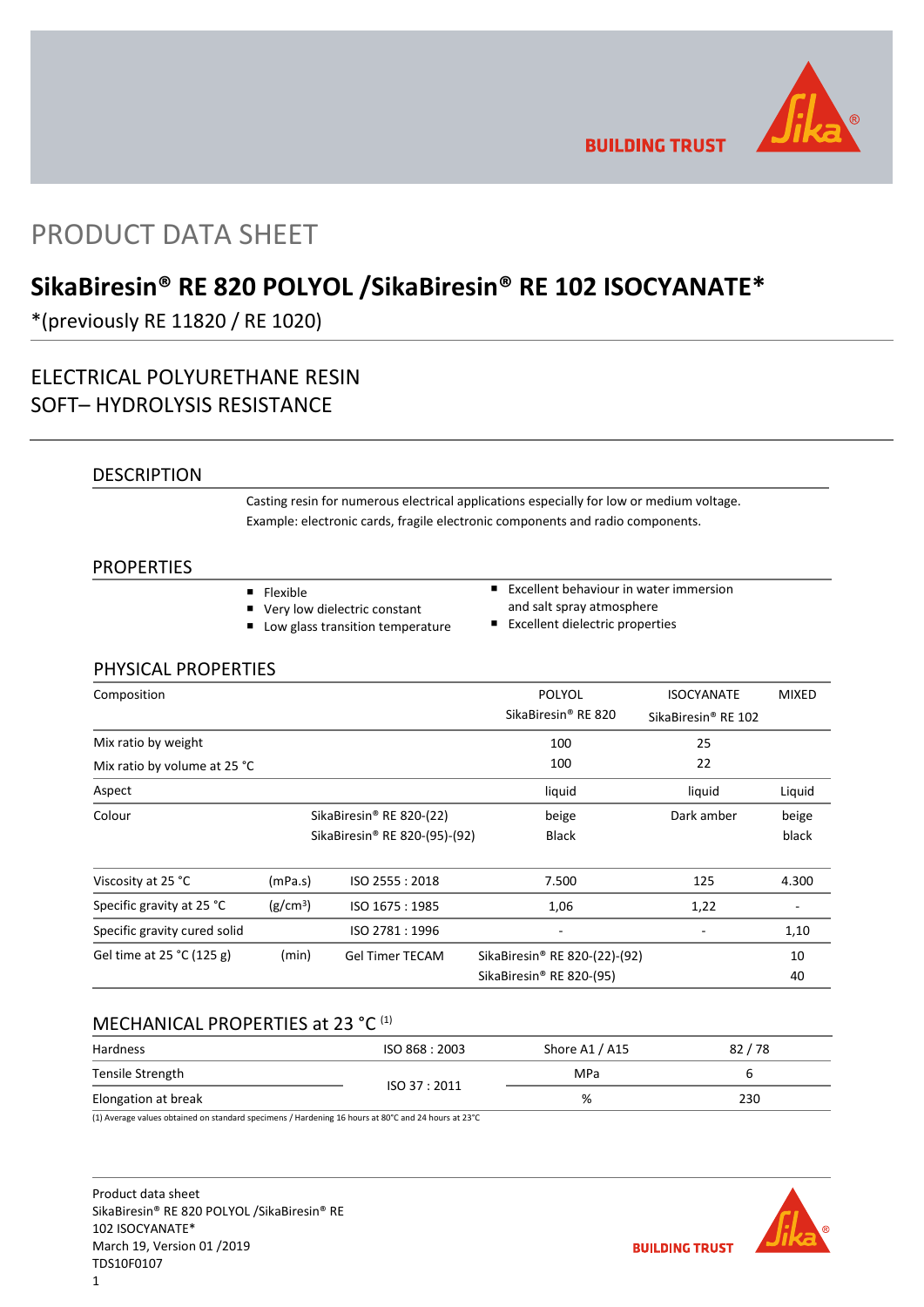## THERMAL AND SPECIFIC PROPERTIES (1)

| Working temperature                                                   | °C               | $-55$ to $+120$           |         |
|-----------------------------------------------------------------------|------------------|---------------------------|---------|
| Thermal conductivity                                                  | ISO 2582 : 1978  | W/m.K                     | 0,25    |
| Glass transition temperature (Tg)                                     | ISO 11359 : 1999 | °C                        | -50     |
| Coefficient of thermal expansion (CTE)<br>$[-40 \text{ to } +100]$ °C | ISO 11359 : 1999 | $10^{-6}$ K <sup>-1</sup> | 170     |
| Water absorption $(23^{\circ}C - 24$ Hours)                           | ISO 62:1999      | %                         | 0,3     |
| Directive 2015/863/EU (ROHS) <sup>(2)</sup>                           |                  |                           | Conform |

(1) Average values obtained on standard specimens / Hardening 16 hours at 80°C and 24 hours at 23°C.

(2) European directive on the restriction of the use of certain hazardous substances electrical and electronic equipment.

## DIELECTRIC AND INSULATING PROPERTIES at 23°C **(1)**

| Dielectric strength (50 Hz - 1 mm)       | CEI 60243-1 E2: 1998 | kV/mm        | 28          |
|------------------------------------------|----------------------|--------------|-------------|
| Dielectric constant $\epsilon$ (100 Hz)  | CEI 60250 : 1969     |              | 3,5         |
| Dissipation factor tan $\delta$ (100 Hz) | CEI 60250 : 1969     |              | 0.12        |
| Volume resistivity (1.000 V)             | CEI 60093 E2: 1980   | $\Omega$ .cm | $2.10^{14}$ |

(1) Average values obtained on standard specimens / Hardening 16 hours at 80°C and 24 hours at 23°C

## PROCESSING

- Before use ISOCYANATE SikaBiresin® RE 102 check carefully the absence of crystallisation or dimerization on each package
	- Solid particle presence
	- **-** Cloudy liquid
- In case of crystallization or dimerization, the product must be placed in an oven at 60°C until complete decrystallization (16 hours maximum). Rehomogenize and return to room temperature. After shaking the product into the package, the product is not clear, DO NOT USE THE PRODUCT.
- Setting may be observed on the polyol. In that case, it is necessary to mix the POLYOL part until both colour and aspect become homogeneous. This is not harmful for the product quality.
- Both parts (POLYOL and ISOCYANATE) have to bemixed at a temperature higher than 18°C according to the mix ratio indicated on the technical datasheet. Before casting check that parts or moulds are free of any trace of moisture

## HANDLING PRECAUTIONS

Normal health and safety precautions should be observed when handling these products :

- **Ensure good ventilation.**
- Wear gloves, glasses and protective clothes.

For further information, please consult the Safety Data Sheets.

## STORAGE CONDITIONS

Storage at a temperature below 5°C can cause crystallisation and dimerization of the ISOCYANATE SikaBiresin® RE 102.

Shelf life is 12 months for the POLYOL and 12 months for ISOCYANATE in a dry place and in their original unopened containers at a temperature between 15 to 25°C.

Any open can must be tightly closed under dry inert gas (dry air, nitrogen, etc…).

## PACKAGING

Packaging information on request, please contact your local sales representative or find your local contact on www.sikaadvancedresins.com

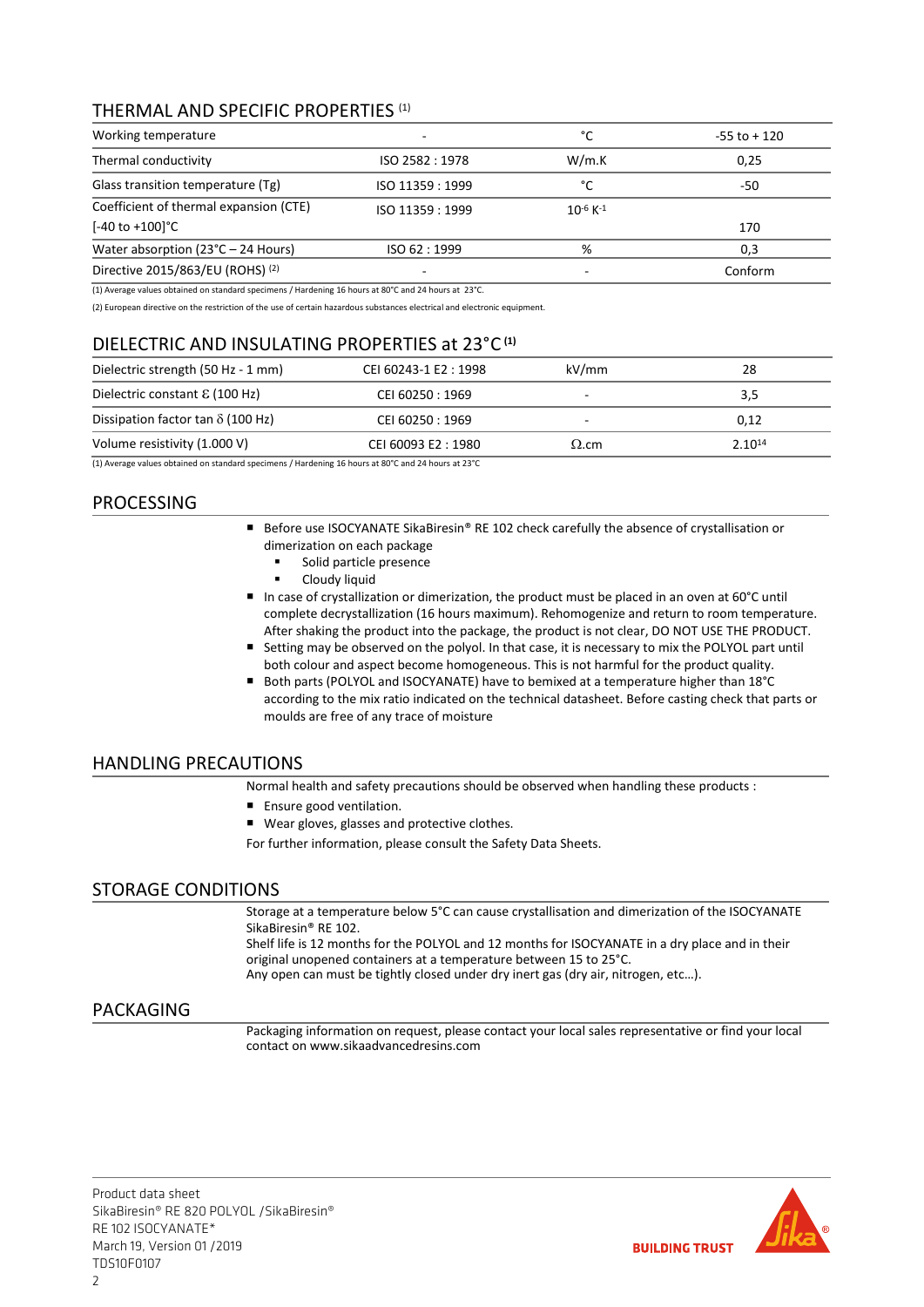The information herein is offered for general guidance only. Advice on specific applications is available on request from the Technical Department of Sika Advanced Resins. Copies of the following publications are available on request: Safety Data Sheets.

## VALUE BASES

All technical data stated in this Product Data Sheet are based on laboratory tests. Actual measured data may vary due to circumstances beyond our control.

## HEALTH AND SAFETY INFORMATION

For information and advice regarding transportation, handling, storage and disposal of chemical products, users shall refer to the actual Safety Data Sheets containing physical, ecological, toxicological and other safety-related data.

### LEGAL NOTICE

The information, and, in particular, the recommendations relating to the application and end-use of Sika products, are given in good faith based on Sika's current knowledge and experience of the products when properly stored, handled and applied under normal conditions in accordance with Sika's recommendations. In practice, the differences in materials, substrates and actual site conditions are such that no warranty in respect of merchantability or of fitness for a particular purpose, nor any liability arising out of any legal relationship whatsoever, can be inferred either from this information, or from any written recommendations, or from any other advice offered. The user of the product must test the product's suitability for the intended application and purpose. Sika reserves the right to change the properties of its products. The proprietary rights of third parties must be observed. All orders are accepted subject to our current terms of sale and delivery. Users must always refer to the most recent issue of the local Product Data Sheet for the product concerned, copies of which will be supplied on request.